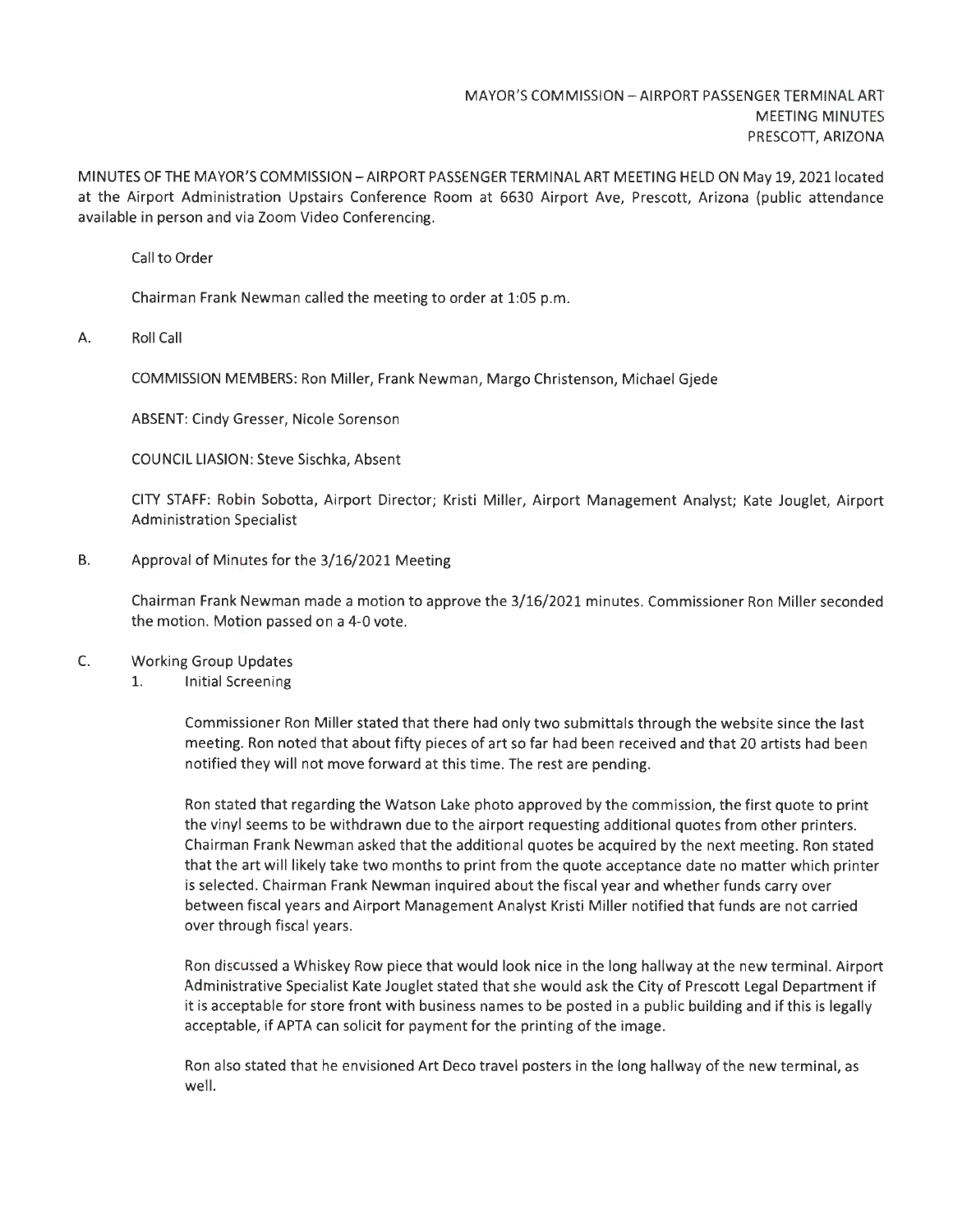## Mayor's Commission - Airport Passenger Terminal Art May 19, 2021

#### 2. Logistics

Commissioner Ron Miller spoke on behalf of Commissioner Nicole Sorenson and himself expressing concern that art has been submitted to the next working groups and they have not been reviewed by the logistics group. Ron suggested prioritizing spaces as a focus and asked if Commissioners Mike Gjede and Margo Christenson preferred to have multiple pieces pushed through to them or to wait and choose spaces for the art already submitted. Chairman Frank Newman asked Mike and Margo to focus on finding ideal spaces. Ron will present all approved art at the next meeting and will push more art forward as approved.

#### 3. Fundraising

There were no further updates about fundraising at this meeting.

#### D. Airport Artifact - Beacon

Management Analyst Kristi Miller provided an overview of a City-owned beacon that is currently displayed at Legend Aviation. Operations Specialist Doug Whitney mentioned that the beacon was an airway beacon used several decades ago that serviced the Prescott Flight Service Station and that pilots used the beacon to find the airport. Doug stated that the beacon was meant to be moved to the new terminal when it was completed.

Chairman Frank Newman asked if the beacon could have an audio loop played while on display. Airport Director Robin stated that audio would be more ideal if it is on demand rather than on a continual loop.

Regarding location choices, Commissioner Ron Miller stated that there are little medians in the parking lot that might be ideal for the beacon. Commissioner Margo Christenson asked how heavy the beacon is and Operations Specialist Doug Whitney stated that it's a few hundred pounds. Administration Specialist Kate Jouglet mentioned to remember any liabilities that might come with an aging artifact. Ron asked if the beacon could be mounted on a pole to avoid risk and Doug stated mounting the beacon to a pole would be logistically difficult. Commissioners Margo Christenson and Mike Gjede will discuss logistical constraints and present at the July meeting.

### E. 3x3 Strategic Process - Next Steps

1. Fundraising Efforts

Chairman Frank Newman next introduced fundraising discussions. Commissioner Ron Miller asked if it is premature to ask for donations for a piece that may never come to fruition. Frank discussed that the statue is already halfway funded. Airport Director Robin mentioned that the piece can be scaled up or scaled down depending on funding availability. Commissioner Mike Gjede mentioned that there are a lot of foundations that may be willing to make high dollar donations. Frank stated that a Capital Campaign and Fundraising should be the main focus next meeting.

- a. Donor Program (Brick Program or Different Acknowledgement Tiers) Chairman Frank Newman suggested an honor roll or recognition/sponsor wall for donors near ticketing or a brick program. Airport Director Robin Sobotta stated it is common for sponsor programs to last up to a year so additional campaigns may happen again the next year.
- b. Gala

Chairman Frank Newman also suggested a fundraising gala which would be art specific to earn funds for the Ernest A. Love Statue.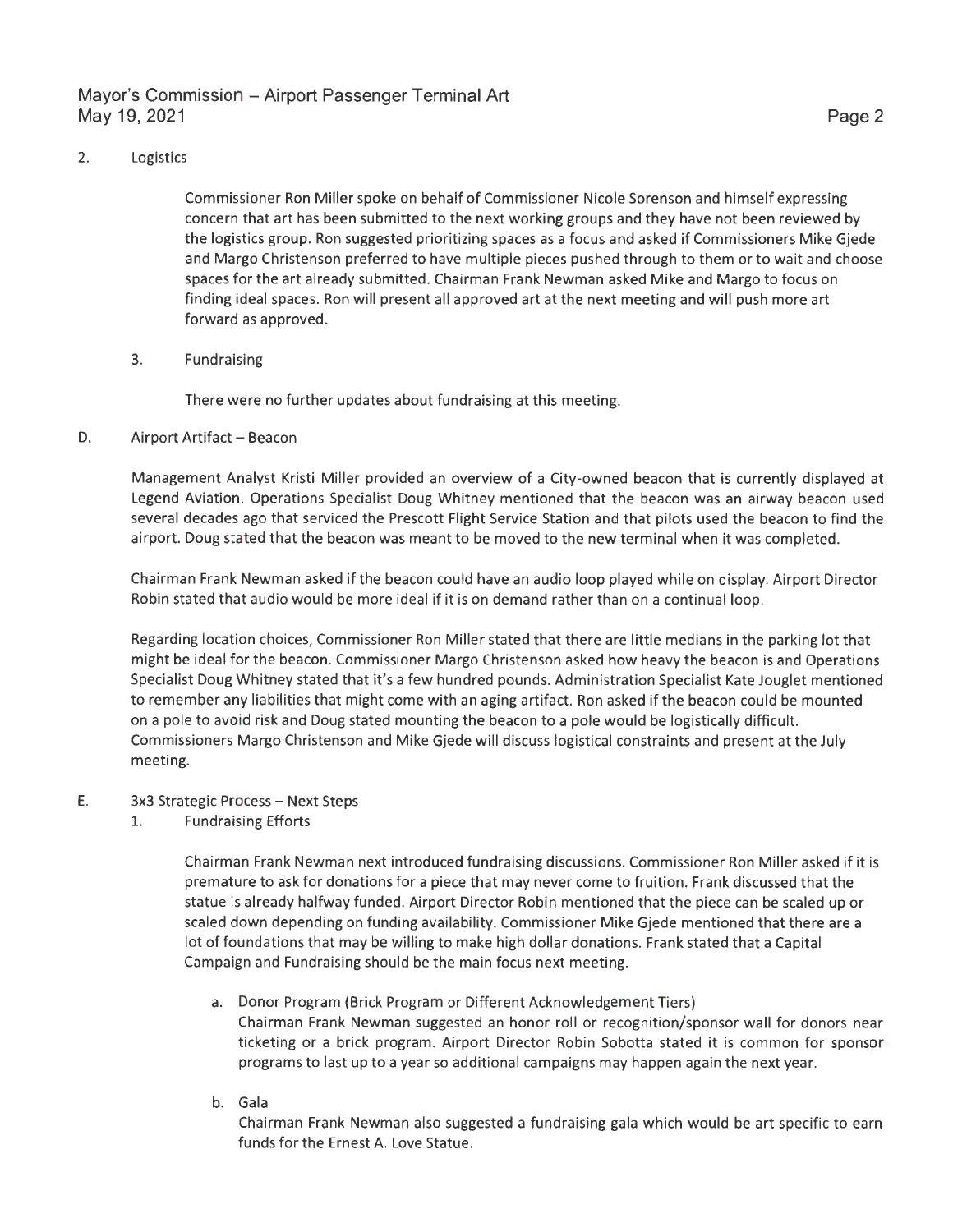F. Adjournment

Chairman Frank Newman adjourned the meeting at 1:59 p.m.

Submitted by:

Submitted by:<br>
Frank Newman, Commission Chair Date

Kufi Miller

Kristi Miller, Staff Liaison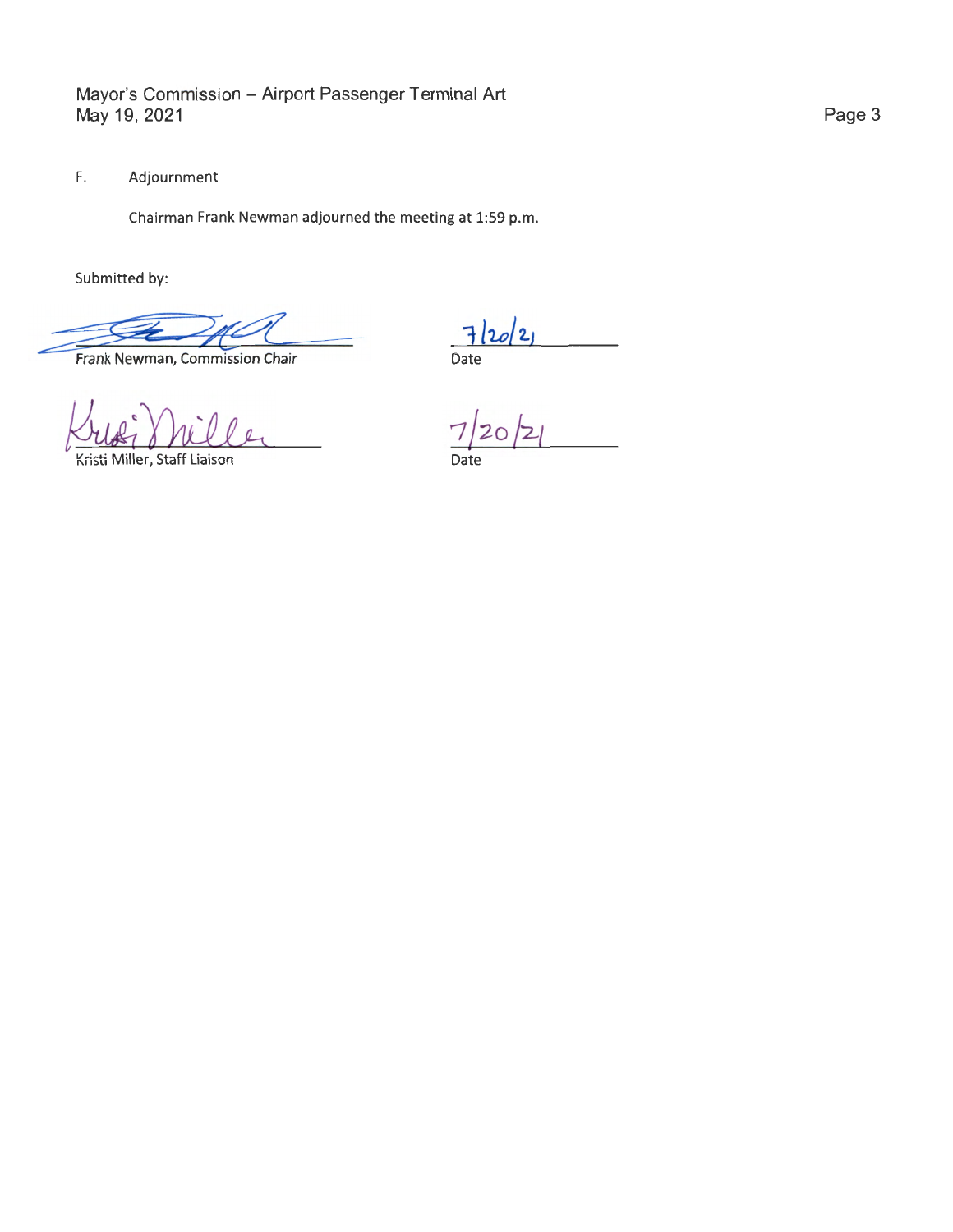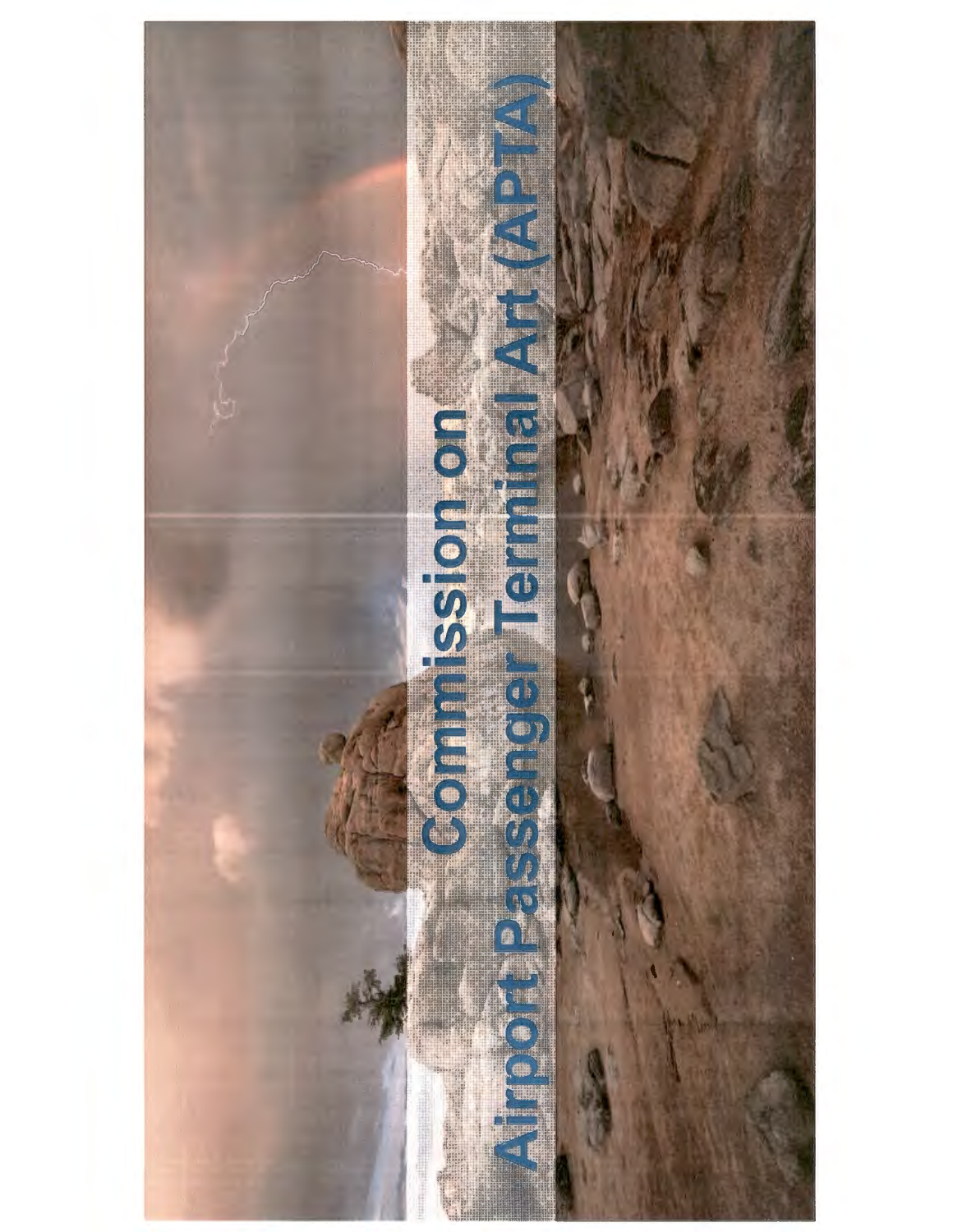## APTA Commission 3/16/2021 Agenda:

- Roll Call
- Motion to Approve the 3/16/2021 Meeting Minutes
- Working Group Updates
- Airport Artifact Beacon
- 3x3 Strategic Process Next Steps
- Adjournment Roll Call



- Frank Newman, Chair
- Nicole Sorenson (Absent)
- Ron Miller
- **Cindy Gresser**
- Margo Christensen
- Michael Gjede
- Council Liaison: Steve Sischka {votes in a tie)
- City Staff: Robin Sobotta, Kristi Miller, Kate **Jouglet**



I l ,t /

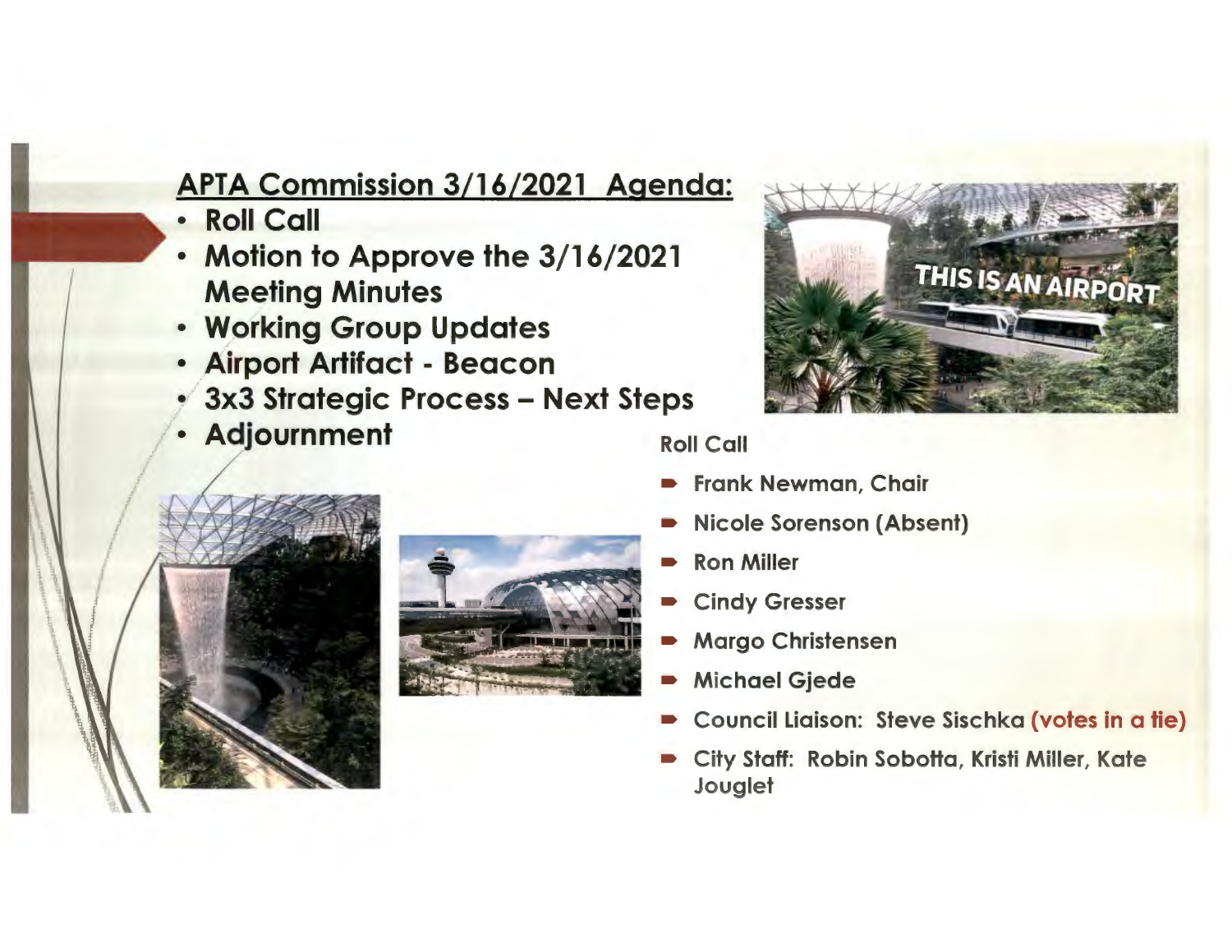## 1. PROCESS/SCREEN ART INQUIRIES AND DONATIONS/LOANS:

Task to: Ron Miller (Lead), Nicole Sorenson

2. PLACEMENT AND CITY/AIRPORT IMPACT: Task to: Mike Gjede (Lead), Margo Christianson

## 3. SEEK/FUND DESIRED ART:

Task to: Cindy Gresser (Lead), Mike Gjede



Item C. Working Group Updates